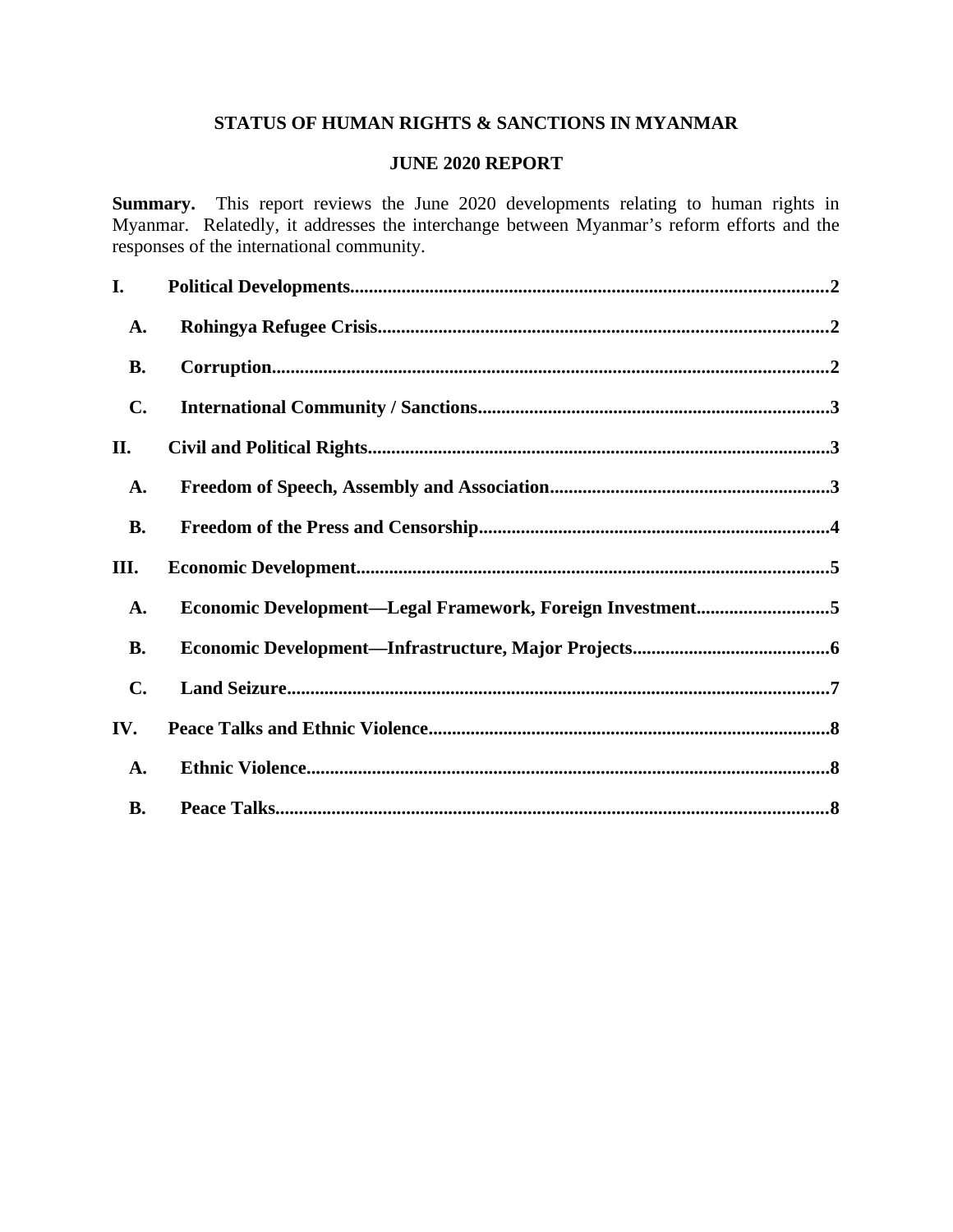### **I. Political Developments**

### <span id="page-1-2"></span><span id="page-1-0"></span>**A. Rohingya Refugee Crisis**

During the month of June, Cox's Bazar continued to see an increase in COVID-19 cases. As of June 15, the World Health Organization reported over 1,600 cases of COVID-19 in the Cox's Bazar District.<sup>1</sup> Aid workers fear that the treatment and isolation of refugees who have been exposed to the virus has become a stigma for the Rohingya, which has created a trust deficit between the Rohingya and community volunteers.<sup>2</sup> Rumors and anxiety regarding the consequence of testing positive have led to a reduction in medical consultations by approximately 50% between the end of March and the first week of May. $3$  In addition, an ongoing restriction on access to internet and telecommunications has limited the refugees' rights to seek urgent protection for sexual and gender-based violence, receive prompt and reliable information about COVID-19, and communicate with family members on the phone.<sup>4</sup> Rohingya leaders continue to urge Bangladesh to lift the internet ban on refugees, warning that rumors and panic over COVID-19 are deterring testing.<sup>5</sup> Moreover, the pandemic has reduced opportunities for the Rohinga to receive cash for work within the community, which for women in the camps means confinement in domestic settings and increased vulnerability to sexual and gender-based violence.<sup>6</sup> Refugees are increasingly seeking informal justice and mediation from section camp leaders in the absence of regular legal counselors in the camp. In some cases, these leaders require bribes from refugees to facilitate access to services, including healthcare.<sup>7</sup>

The Prime Minister of Malaysia, Muhyiddin Yassin, said that Malaysia can no longer take in Rohingya refugees, citing a struggling economy and dwindling resources as a result of the COVID-19 pandemic.<sup>8</sup> A Muslim-majority country, Malaysia has been a desired destination for Rohingya refugees fleeing Myanmar and crowded refugee camps in Bangladesh.<sup>9</sup> However, Malaysia, which does not recognize refugee status, has recently turned away boats and detained hundreds of Rohingya refugees.<sup>10</sup> On June 8, Malaysian authorities detained 269 Rohingya refugees who arrived on a damaged boat in Langkawi.<sup>11</sup> Passengers on the boat told Malaysian authorities that dozens on board had died and that their bodies were thrown into the sea during a four-month voyage.<sup>12</sup> The passengers were arrested upon arrival and detained.<sup>13</sup> According to Malaysian Defense Minister Ismail Sabri Yaakob, the authorities have blocked the arrival of 22 boats since May 1.

## <span id="page-1-1"></span>**B. Corruption**

Police Brigadier General Zaw Moe Than is under investigation following allegations of coercing subordinate officers into sex in exchange for promotions.<sup>14</sup> While some have called for the case to be prosecuted under the Anti-Corruption law, the Anti-Corruption Commission has declined to acknowledge whether they received a complaint.<sup>15</sup>

Ahead of elections slated for November, the NLD instituted "town elders" in each township to assist in the candidate selection process.<sup>16</sup> The town elders are intended to reduce controversy over nepotism and favoritism. However, some have claimed that the town elders are NLD partisans that could sway voters while acting under the guise of independence.<sup>17</sup> Others have pointed out that the town elders' role is largely symbolic, doing little to prevent undue influence in the NLD candidate selection process.<sup>18</sup>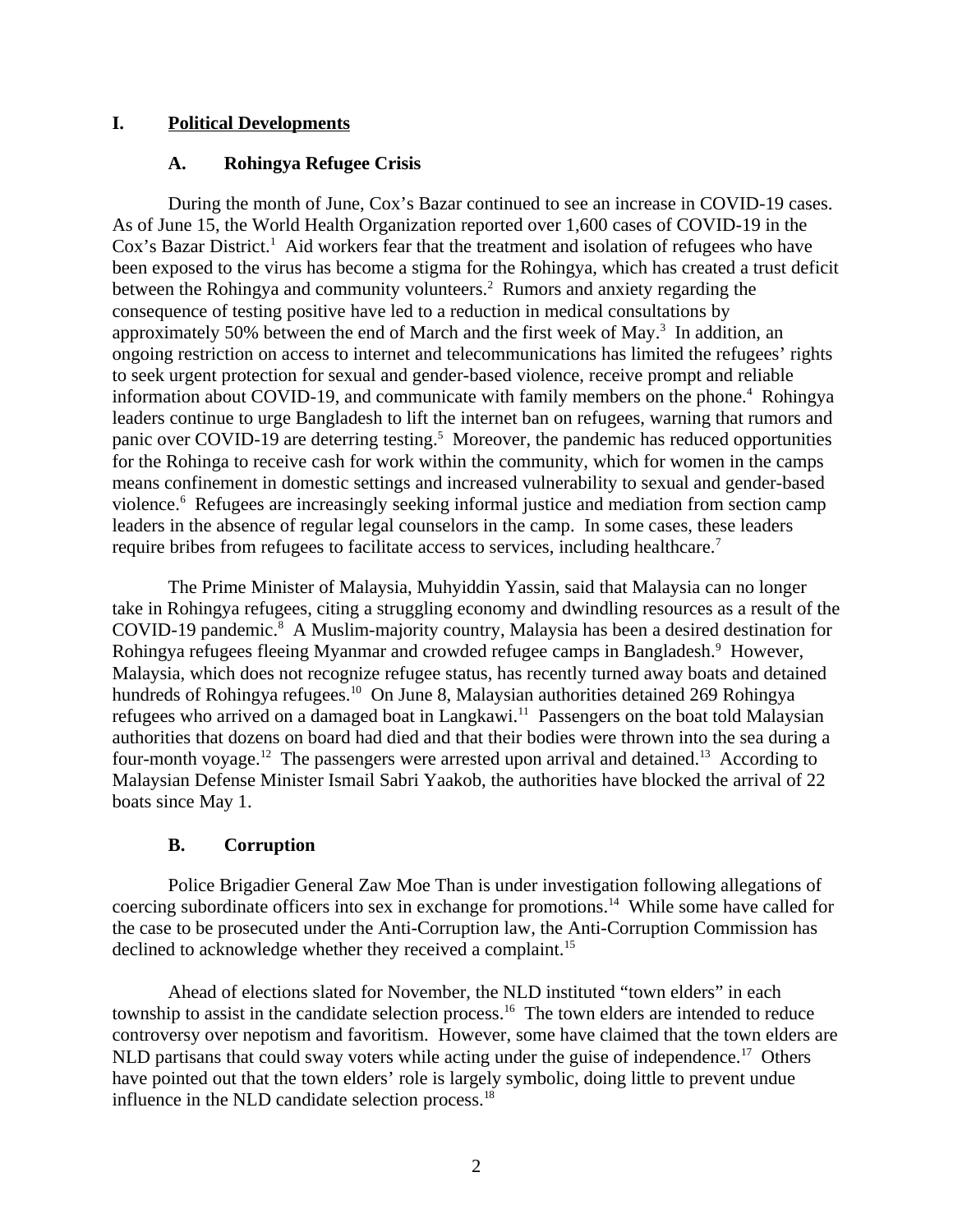### <span id="page-2-2"></span>**C. International Community / Sanctions**

On June 28, the United Nations urged both the Tatmadaw and the Arakan Army ("AA") to take "urgent measures to spare civilians" in northwest Rakhine State amid reports of intensified fighting in Rathedaung Township.<sup>19</sup> The UN also reiterated the need for a ceasefire, especially during the current global COVID-19 pandemic.<sup>20</sup> On June 30, twenty-one international humanitarian organizations working in Myanmar issued a joint statement echoing the concerns voiced by the UN earlier in the week.<sup>21</sup> The humanitarian organizations noted that they "are deeply concerned by the reports of burning villages, indiscriminate fire and the arbitrary detention of civilians."<sup>22</sup> The international organizations also expressed concern over the negative impact the recent escalation of fighting may have on long-term food security in the region. $23$ 

Senior General Min Aung Hlaing and Indian Defense Minister Rajnath Singh met in Moscow during the week of June 22 to discuss how best to promote ties between Myanmar and Indian armed forces, border security and counter-insurgency operations along the Myanmar-India border.<sup>24</sup> The discussion of military cooperation is part of "increasingly close ties between the two governments."<sup>25</sup>

On June 26, the International Monetary Fund announced that it will provide Myanmar with US\$356.5 million in emergency funding.<sup>26</sup> The funding "will help address Myanmar's urgent financing needs related to the COVID-19 shock and catalyze support from development partners."27

Effective June 30, Abubacarr Tambadou, Gambia's justice minister who spearheaded international action in defense of the human rights of the Rohingya, stepped down as justice minister and attorney general to accept an unspecified job at the United Nations.<sup>28</sup> Dawda Jallow will replace Tambadou as justice minister and attorney general starting in July 2020.<sup>29</sup>

## **II. Civil and Political Rights**

## <span id="page-2-1"></span><span id="page-2-0"></span>**A. Freedom of Speech, Assembly and Association**

Dr. Kyaw Win Thant, who was arrested last month for criticizing Buddhist monks over social media, has been sentenced to one year and nine months in jail.<sup>30</sup> The doctor was charged under sections 294(b) and 295(a) of the Myanmar Penal Code for insulting and defaming religion after he made Facebook posts criticizing the monks for their opposition to a sex education curriculum in Myanmar high schools.<sup>31</sup> Many monks have opposed the curriculum, claiming that it is inappropriate for Myanmar culture. After his critical posts gained significant exposure, Dr. Kyaw Win Thant traveled to a Buddhist monastery to apologize. During his apology, a violent crowd gathered and attempted to harm the doctor, who was later arrested and charged for his social media posts.<sup>32</sup>

Leaders of the Daungdohmyoset theater troupe were sentenced to up to four years in jail for a series of satirical performances directed at the military in April and May of 2019.<sup>33</sup> The performances, which occurred in several townships, have resulted in the prosecution of the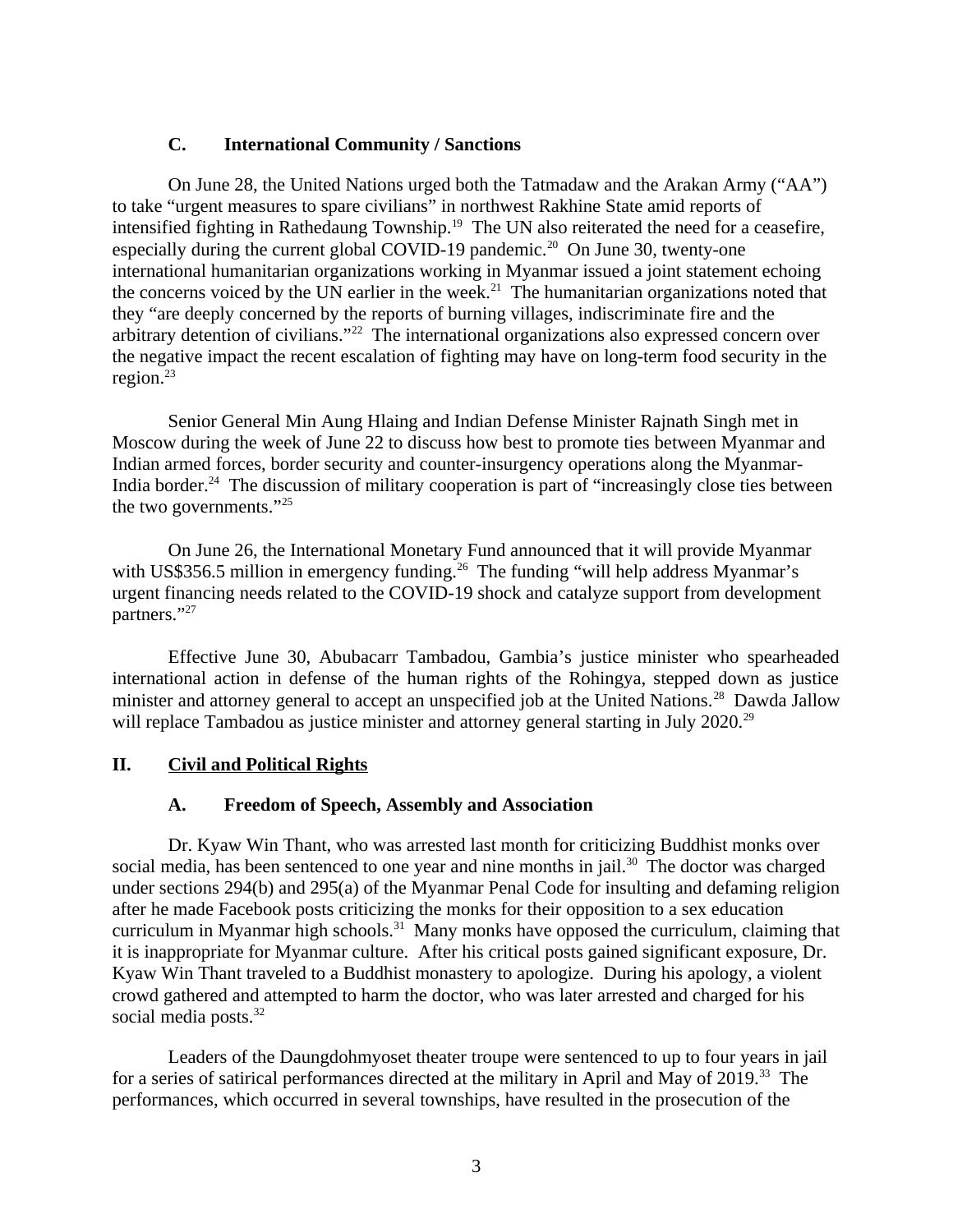troupe's leaders and members over the past year across different regions.<sup>34</sup> Troupe members have been charged under Article 505(a) of the Myanmar Penal Code, which criminalizes any statement which could cause military personnel to mutiny or disregard their duty, and Article  $66(d)$  of the Telecommunications Law, which allows suits for alleged online abuse.<sup>35</sup> According to one member, the troupe has not used lawyers or challenged the charges because they do not trust the judiciary, which they claim accepts all lawsuits from the military without question.<sup>36</sup> One member remarked, "Our political stand will not change because of imprisonments. We will keep taking on the military to get them out of politics."<sup>37</sup>

In response to the spread of COVID-19, the Myanmar government extended restrictions on public gatherings through the end of June.<sup>38</sup> Among other restrictions, the government implemented a countrywide curfew from 12:00-4:00 a.m. along with certain social distancing measures for restaurants and shops. The general prohibition on public gatherings has led to the cancellation of various events, including Arakan National Day in Sittwe Township.<sup>39</sup> These restrictions extend to religious gatherings and, as a result, the Ministry of Religious Affairs and Culture has opened eight cases against persons assembled in religious gatherings.<sup>40</sup> Although the Ministry has brought charges against those practicing various religions, it did not take any action after Chief Minister Phyo Min Thein and his cabinet participated in a Buddhist religious ceremony last month.<sup>41</sup>

### <span id="page-3-0"></span>**B. Freedom of the Press and Censorship**

After a two-year hiatus, the Tatmadaw returned to Facebook.<sup>42</sup> The military, which had previously been banned from the social media website, recently opened two Myanmar-language pages called "Tatmadaw True News Information Team" and "Zaw Min Tun", according to military spokesman Brigadier General Zaw Min Tun.<sup>43</sup> He further confirmed that the pages have been opened to combat the spread of misinformation regarding the Tatmadaw, saying, "We decided to use Facebook in order to provide news concerning the Tatmadaw in a timely and accurate manner where real and fake news are mixed together on Facebook."<sup>44</sup> In August 2018, Facebook removed multiple accounts and 50 pages associated with the military following its alleged widespread human rights violations against Rohingya Muslims. Various rights groups, including Human Rights Watch, have questioned the Tatmadaw's intent to provide "true news" to the public through Facebook.<sup>45</sup> It remains uncertain how Facebook may potentially police the newly opened Tatmadaw accounts.

The government-sanctioned internet shutdown has now persisted for over a year across eight townships in Rakhine and Chin States.<sup>46</sup> In the midst of the COVID-19 outbreak and regional armed conflict, over one million individuals are unable to access important information and humanitarian aid as a result of the internet blackout.<sup>47</sup> Some regional schools have instituted "DBE boxes", allowing teachers to communicate with pupils remotely through mobile phones.<sup>48</sup> One June 12, various Rakhine political parties, civil society organizations and media groups sent an open letter to the President and State Counsellor urging them to lift the internet blackout, which has been correlated with a significant increase in armed clashes in the affected townships.<sup>49</sup> The President and State Counsellor have not yet responded to the open letter.<sup>50</sup>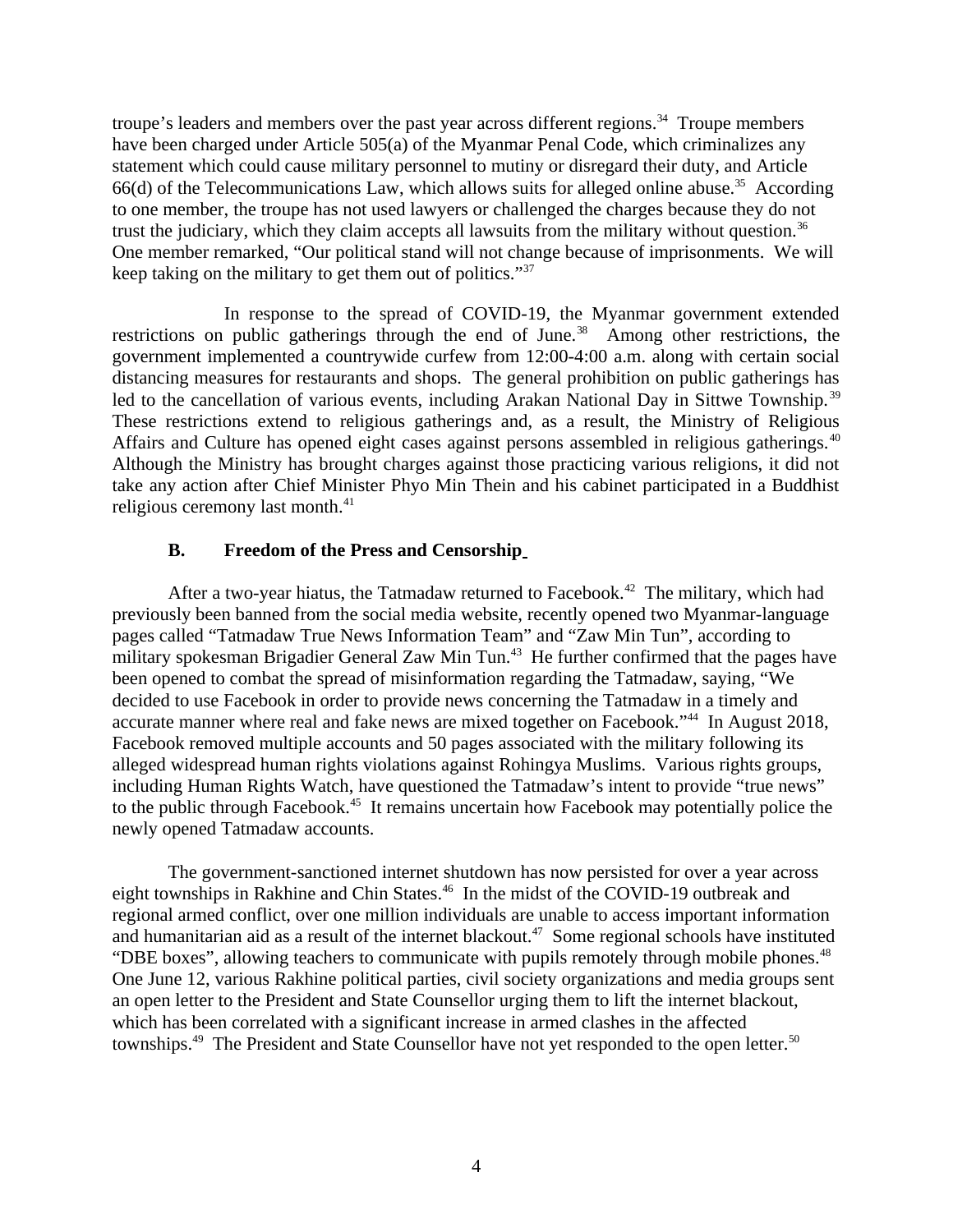#### **III. Economic Development**

#### <span id="page-4-1"></span><span id="page-4-0"></span>**A. Economic Development—Legal Framework, Foreign Investment**

The Japan International Cooperation Agency ("JICA") announced emergency loans worth 5 billion yen (US\$46.5 million) to assist small and medium-sized enterprises ("SMEs") in Myanmar hit by the coronavirus pandemic as part of its plan to help the country mitigate the impacts of COVID-19.<sup>51</sup>

PanAust, an Australian-based subsidiary of Guangdong Rising Assets Management Co. Ltd, a Chinese state-owned company, has obtained a gold and copper exploration license for an area nearly the size of Singapore in Myanmar's northern Sagaing Region.<sup>52</sup> The area is already home to many controversial copper mega-mining projects operated by Chinese companies. According to PanAust, the joint venture that it formed with Myanmar Energy Resources Group International Company Ltd currently holds seven exploration licenses that encompass more than 370,000 acres (1,500 square km) in the region. According to a local lawmaker, local artisanal and small-scale miners are upset by the government's decision to give large mining exploration licenses to the foreign-backed company as "many locals are worried about what they are going to do for a living, because almost all of the major mining projects here are currently in the hands of companies backed by foreign investors." In addition, the area has already suffered massive environmental and social impacts due to mining projects.

The Myanmar government says it is receiving aid from a Swiss company to scrutinize a China-backed feasibility study on Beijing's ambitious railway project to connect Mandalay with Kunming, the capital of Yunnan Province in southwestern China.<sup>53</sup> The US\$8.9 billion Muse-Mandalay Railway project is part of the China Myanmar Economic Corridor, which is itself part of the Belt and Road Initiative, Beijing's grand Asia-Pacific infrastructure plan. The Muse-Mandalay Railway is expected to be a key part of the economic corridor and would connect with the Chinese rail network at the Chinese border town of Ruili in Yunnan Province. Critics have raised concerns that the project could burden Myanmar with unsustainable debt and provoke more armed conflict in the project area as the railway will pass through conflict zones in northern Shan State. Locals said they had received no specific information about the project, though they are increasingly fearful about forced displacement, farmland confiscation, losing water resources and the social impacts of the planned project.

The Myanmar government formed a tribunal to investigate irregularities surrounding a controversial China-backed city development project near the Thai border in Kayin State.<sup>54</sup> The project sparked criticisms due to a lack of transparency, land confiscation, confusion over the scale of construction and the growing influx of Chinese money as well as suspected illicit activity and local concerns about the social impacts of casino businesses. The Chinese developers want to connect the area to Kyaukphyu in Rakhine State, where they will be developing an industrial zone and deep-sea port.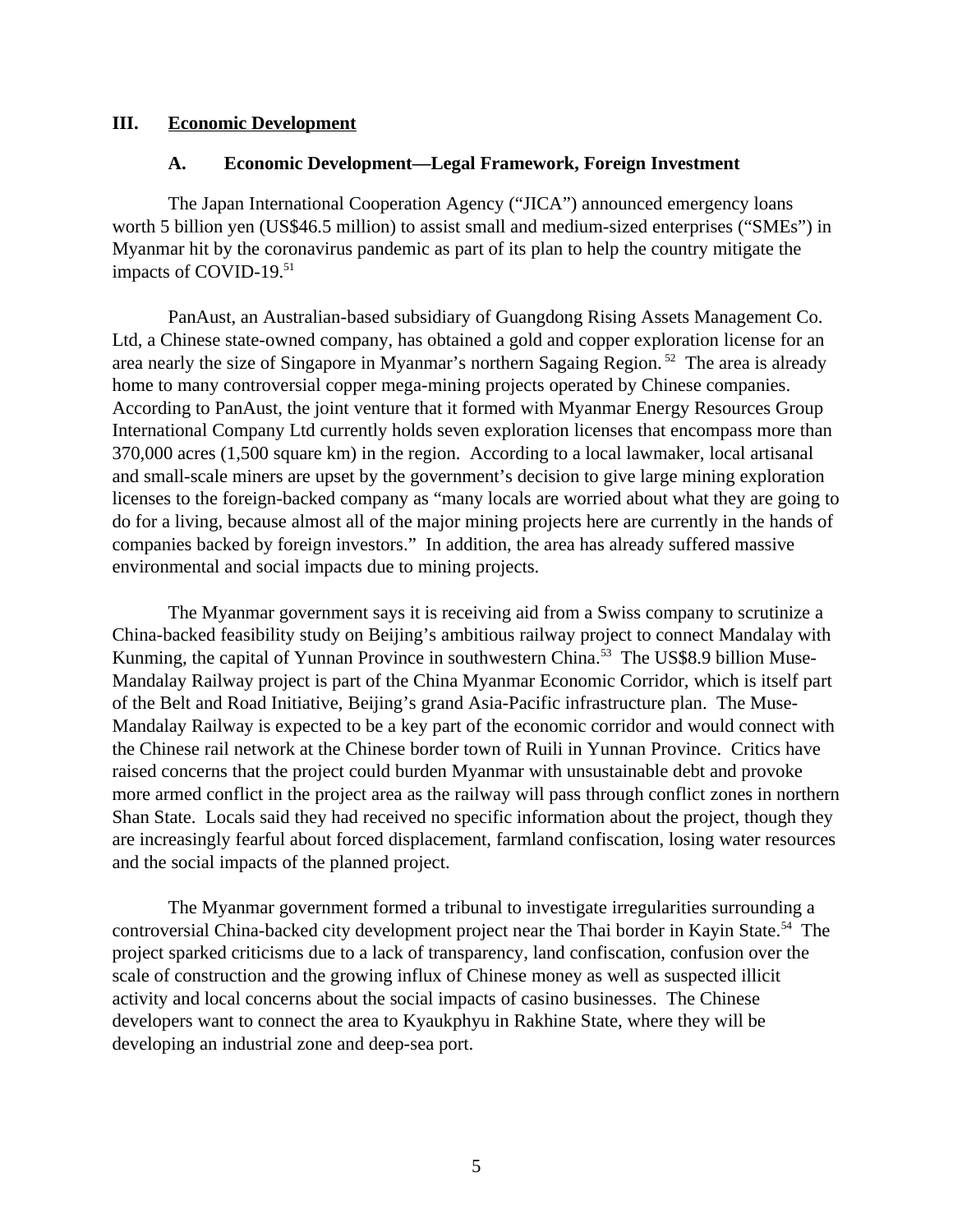The construction of the China-backed Kyaukphyu deep-sea port will begin soon, as preparations on both the Myanmar and China sides are on track, according to the Ministry of Commerce.<sup>55</sup> The project is a crucial part of the Kyaukphyu Special Economic Zone ("SEZ") in western Myanmar. The SEZ is expected to boost development in China's landlocked Yunnan Province and provide China with direct access to the Indian Ocean, allowing its oil imports to bypass the Strait of Malacca.

Ascent Capital, a Singapore-registered fund manager, is leading an investment of US\$26 million in Myanmar internet service provider Frontiir, marking its first equity investment in the country.<sup>56</sup> The deal is expected to help Frontiir expand its services to more than half of Myanmar's states and regions within five years, with the aim of connecting a quarter of the population with broadband access.

Myanmar finalized its second Investment Policy Review ("IPR") with the help of the France-based Organization for Economic Cooperation and Development to identify further policy reforms needed to make the country a more attractive destination for both foreign and domestic investment.<sup>57</sup> The IPR is expected to published during the next three months.

The Sandhi Governance Institute, a civil society watchdog for local development projects, has flagged "risky conditions" and a lack of transparency at the New Yangon City Project in a report dated June 24.<sup>58</sup> The group notes that the project is risky because of huge costs and a prolonged implementation period. The report also warned that several areas within the project site are likely to be flooded.

#### <span id="page-5-0"></span>**B. Economic Development—Infrastructure, Major Projects**

The Myanmar government announced that it will deploy its seventh tranche of COVID-19 loans to about 300 business affected by the pandemic in the first week of July.<sup>59</sup> Construction businesses are likely to be considered for next loan tranche from the 200 billion kyats to 500 billion kyats pool under the government's COVID-19 Economic Response Plan released on April 27, 2020, according to the Union of Myanmar Federation Chamber of Commerce and Industry.<sup>60</sup>

A project to upgrade the 113-mile Yangon-Pathein highway is expected to be completed before the end of the current fiscal year in September 2020.<sup>61</sup> The project, which includes widening the highway to 30 feet, began on October 1, 2019.<sup>62</sup> Once the upgrades are complete, the time taken to commute from Yangon to Pathein in Ayeyarwady Region is expected to be shortened to about three hours from more than five hours.<sup>63</sup>

The Ministry of Electricity and Energy ("MOEE") plans to build new oil refineries in Myanmar to meet domestic oil demand and boost the energy security in the country.<sup>64</sup> The new refinery projects will be implemented with the private sector under Public Private Partnership schemes.<sup>65</sup> The MOEE expects to build one new refinery capable of processing up to 5 million tons of crude oil near the government's Petrochemical Complex (Thanbayarkan) in Magway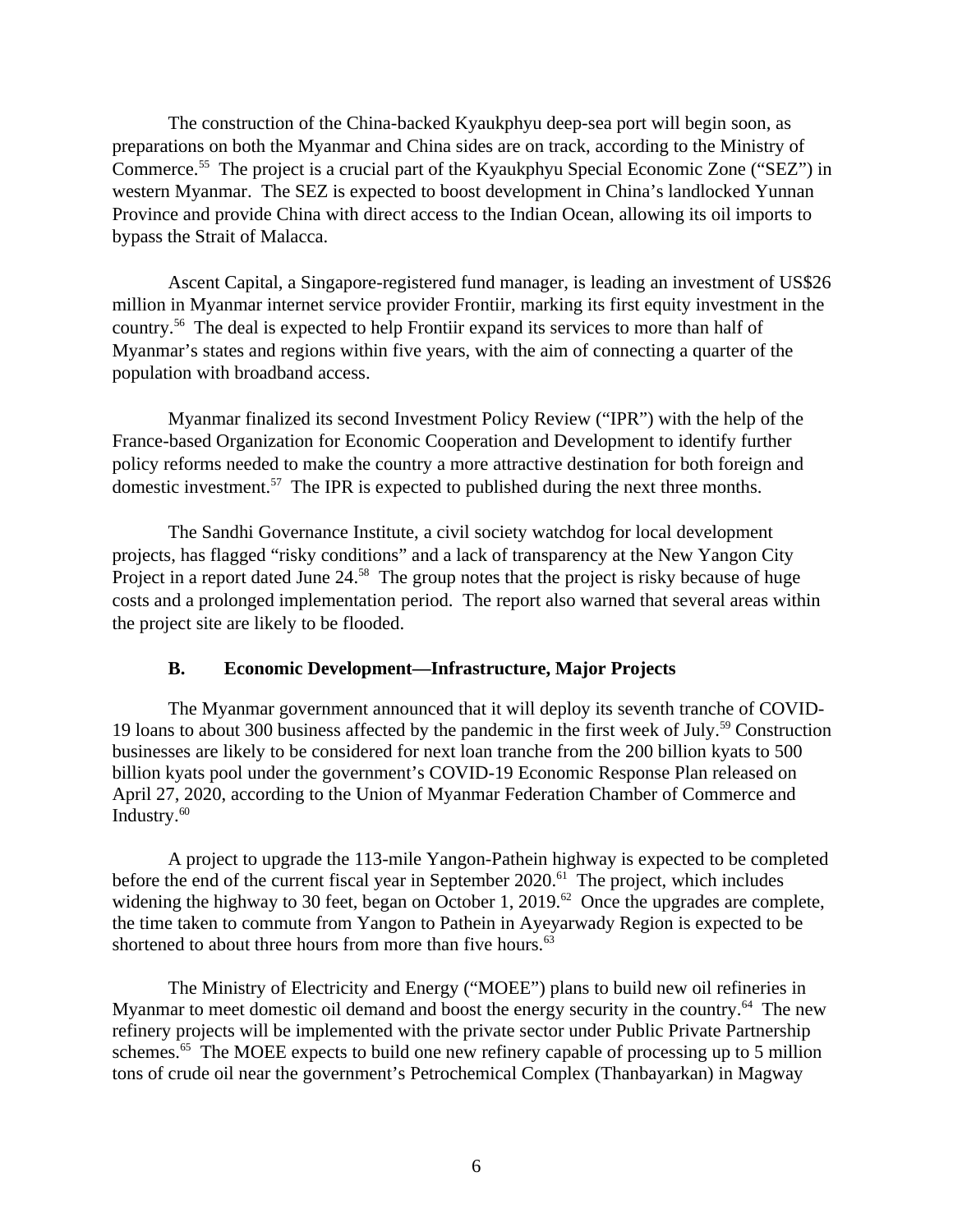Region.<sup>66</sup> The MOEE has also permitted small-scale refineries and more than 170 related businesses to operate in various states and regions.<sup>67</sup>

China Railway Eryuan Engineering Group Co Ltd ("CREEG") is applying to conduct feasibility studies for a high-speed railway between Mandalay and Kyaukphyu, which is a part of a larger railway project connecting Muse to Mandalay.<sup>68</sup> A memorandum of understanding ("MoU") for the railway was signed between the Myanmar government and CREEG on October 22, 2018. $^{69}$  The Muse-Mandalay MoU requires the application for permission to conduct feasibility studies to build the railway from Mandalay to Kyaukphyu.<sup>70</sup> It is in China's interest to connect Kyaukphyu in Rakhine State, where China will be developing an industrial zone and deepsea port.<sup>71</sup> The route will also connect Mandalay with Yangon. Ba Myint, managing director of Myanmar Railways, said the project is expected to bring benefits in the form of increased border trade.<sup>72</sup>

The developer of the New Yangon City project, New Yangon Development Company, which is a company wholly-owned by the Yangon Region government, says it has submitted the environmental impact assessment ("EIA") covering five project proposals to the authorities.<sup>73</sup> The EIA covers five proposals including bridges, power infrastructure, industrial estates, freshwater supply and wastewater treatment.<sup>74</sup> Launched by the regional government in March 2018, the project covers an area twice the size of Singapore with a target of US\$1.5 billion (2.83 trillion kyats) of investment.<sup>75</sup>

The Myanmar government reiterated its desire to press ahead with the proposal to build an international airport in Bago Region, around  $80 \text{km}$  from Yangon.<sup>76</sup> The government is seeking to kickstart the project through a government-to-government agreement between Myanmar and Japan.<sup>77</sup> The Myanmar government is also seeking to upgrade local airports in various states and regions. A contract to upgrade the airport serving Inle Lake and Taunggyi to provide customs, immigration and quarantine facilities is anticipated to be signed this year.<sup>78</sup> The upgrade is led by KBZ Group, which owns Air KBZ and Myanmar Airways, and Toyota Tsusho, a member of the Japanese Toyota Group.<sup>79</sup> Mawlamyine airport in Mon State and Kawthaung airport in Tanintharyi Region will also be upgraded, while Chin State is set to welcome its first airport in Falam Township.<sup>80</sup>

## <span id="page-6-0"></span>**C. Land Seizure**

Land farmed by villagers in the ethnic Pa-O area in southern Shan State since 1996 has been taken over by the military, resulting in destruction of the villagers' crops and seizure of their farming equipment. $81$  Prior to the seizure, signs were erected on the disputed land indicating that it was "military-owned" and threatening farmers with legal action. $82$  The military had historically allowed the villagers to farm the land on a temporary basis but last year started blocking access to some parts of village, suggesting that the land was "military-owned" and threatening to sue "trespassers."<sup>83</sup> More than 70 of the alleged trespassers were sued in four cases starting in August  $2019<sup>84</sup>$  Notwithstanding the recent military intervention, the farmers have indicated that they will continue to farm the land because it is "the only way they had to make a living."<sup>85</sup> Over 190 civil society groups have "issued a statement calling on the military to return the land."<sup>86</sup> The farmers said that, while they sent a letter asking for resolution to the issue, they were "still waiting for an official reply," although they have been told that the Central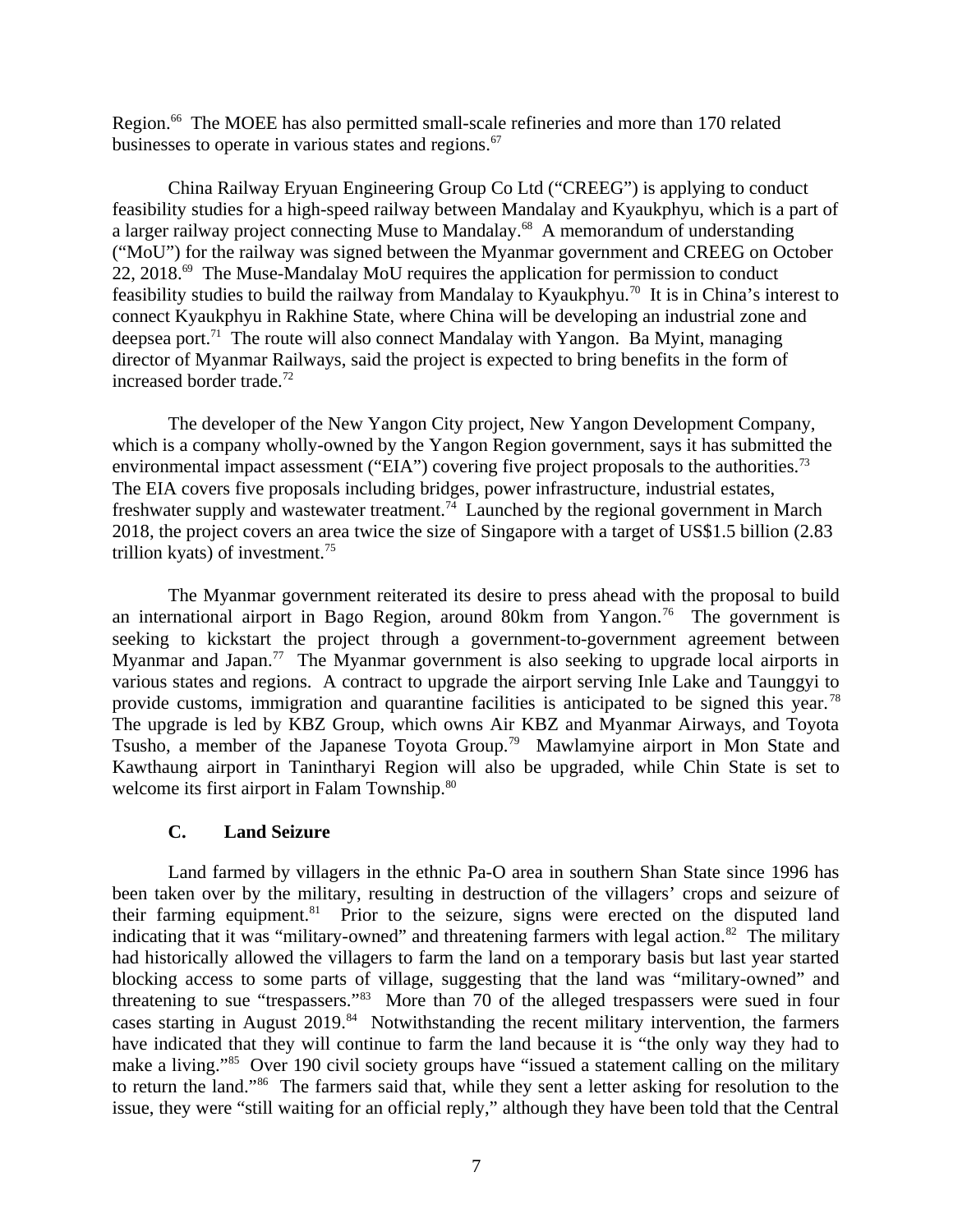Committee for Scrutinizing Confiscated Farmlands and Other Lands was "considering the cases" and would soon assess the area. $87$  The farmers are also attempting to establish land ownership through alternate means such as confirmation from local elders that they "traditionally own the land."88

# **IV. Peace Talks and Ethnic Violence**

## <span id="page-7-2"></span><span id="page-7-1"></span>**A. Ethnic Violence**

In the first half of June 2020, the Myanmar military and the Kachin Independence Army ("KIA") clashed violently in northern Shan State's Kutkai Township five times. $89$  Kutkai Township has also seen clashes between the Tatmadaw and the Ta'ang National Liberation Army ("TNLA").<sup>90</sup> Dozens of people taking shelter at a camp for internally displaced persons in Zup Awng Village in Kutkai had returned to their villages to farm and search for food amid a shortage due to COVID-19, but renewed fighting in mid-June forced around 30 of them to flee back to the camp.<sup>91</sup> Myanmar military troops also reportedly forced five locals in Kutkai to serve as guides for them. $92$ 

The fighting in Kutkai erupted despite the Myanmar military's ceasefire due to COVID-19, which is in effect until August 31.<sup>93</sup> The Tatmadaw claim that clashes took place because KIA troops trespassed into territories controlled by the Myanmar military. However, the KIA said it has not reached any agreement with the Myanmar military regarding troop deployments as it is still in discussions with the Myanmar government and military about a bilateral ceasefire agreement. The KIA also said the clashes occurred because the Tatmadaw sent three columns of troops to attack the frontline headquarters of KIA Battalion  $9.^{94}$  The TNLA, the Myanmar National Democratic Alliance Army ("MNDAA") and the AA have also announced a unilateral ceasefire effective until August  $31.^{95}$  However, there have already been five clashes between the TNLA and the Myanmar military since early June.<sup>96</sup>

## <span id="page-7-0"></span>**B. Peace Talks**

The Myanmar government and ten armed groups that have signed the Nationwide Ceasefire Agreement ("NCA") have decided to delay the fourth session of the Union Peace Conference-21 $\mathrm{st}$  Century Panglong until August.<sup>97</sup> The peace talks are currently scheduled for July.<sup>98</sup> A representative of one of the groups said that the country's COVID-19 restrictions have prevented the groups from meeting to discuss the conference.<sup>99</sup> However, she said the groups would be willing to reduce the number of delegates to ensure proper social distancing at the talks.<sup>100</sup> The government has proposed cutting the number of attendees to about 400 from the approximate 700 that attended the previous three conferences. $101$ 

The AA, the KIA, MNDAA and TNLA, which make up the Northern Alliance, rejected the government negotiators' offer to resume peace talks via video conference.<sup>102</sup> San Aung, spokesperson of the Peace Talks Creation Group in Kachin State, said an alliance representative had said the group would only join the peace talks after the lifting of travel restrictions due to the COVID-19 crisis.<sup>103</sup> Hla Maung Shwe, a member of the government's Peace Commission, said the groups previously rejected a government offer to hold talks with the alliance in Myitkyina in Kachin State or in Kyaingtong in Shan State over security concerns.<sup>104</sup>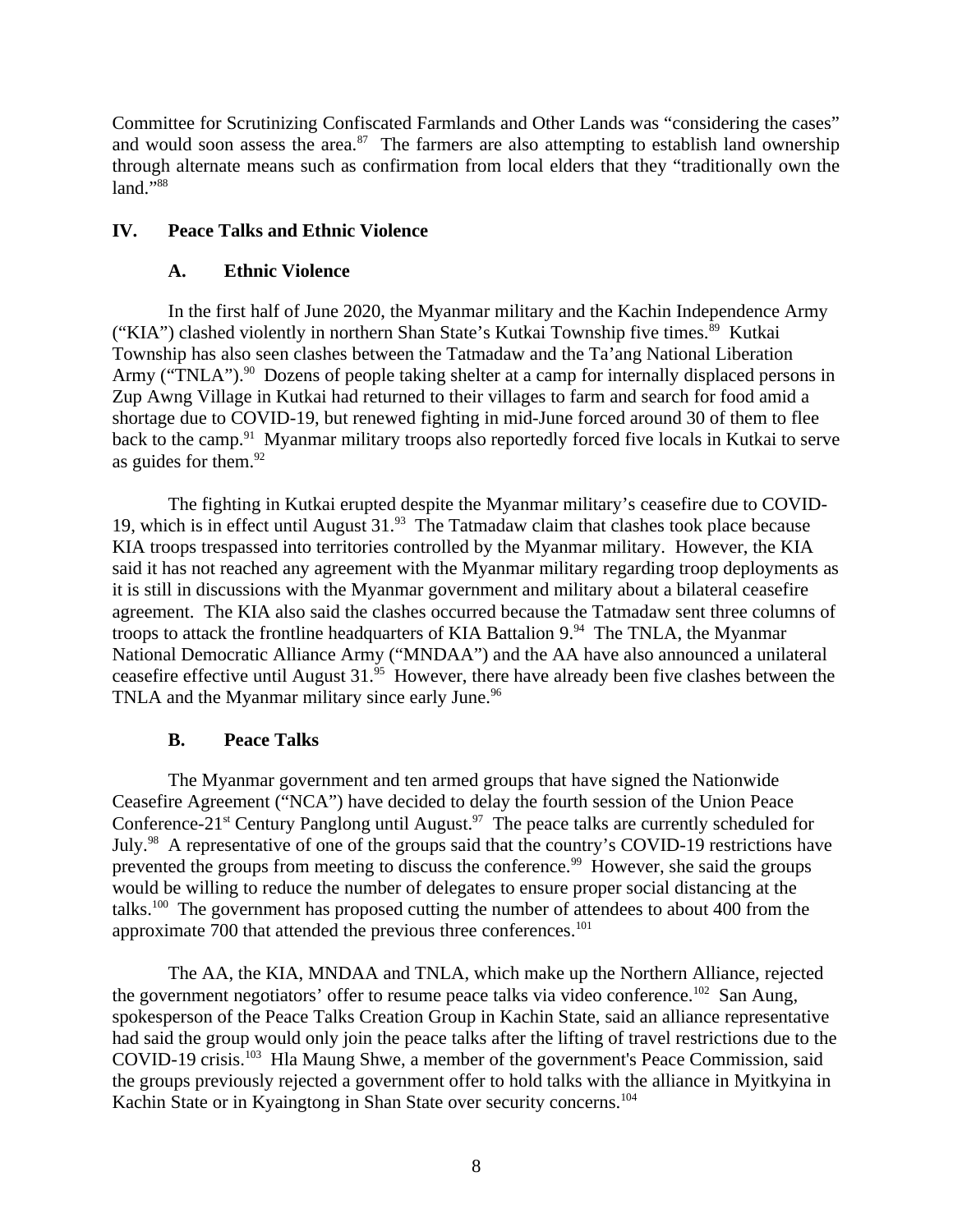The KIA has ruled out the possibility of signing the NCA this year.<sup>105</sup> A spokesperson said the group wants to amend the NCA because the agreement in its current form is inadequate to solve the ethnic conflicts in the country.<sup>106</sup>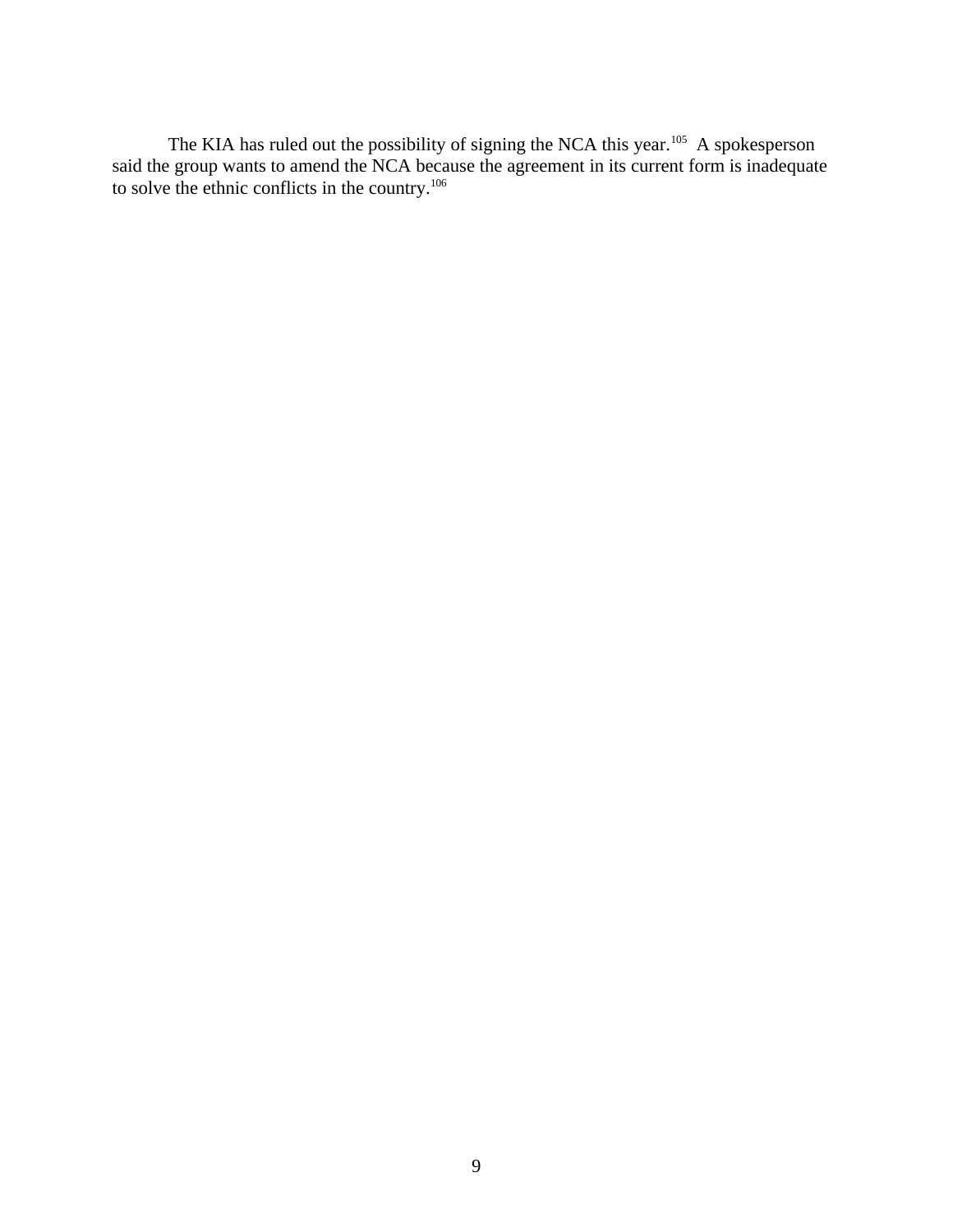<sup>1</sup> UNHCR, June 15, 2020: [https://data2.unhcr.org/en/documents/download/77279.](https://data2.unhcr.org/en/documents/download/77279)

- <sup>2</sup> Amnesty, June 21, 2020: [https://www.amnesty.org/en/latest/news/2020/06/protecting-rights-of-rohingyas-need-international](https://www.amnesty.org/en/latest/news/2020/06/protecting-rights-of-rohingyas-need-international-cooperation/)[cooperation/.](https://www.amnesty.org/en/latest/news/2020/06/protecting-rights-of-rohingyas-need-international-cooperation/)
- 3 *Id*.
- 4 *Id*.

<sup>5</sup> The Guardian, June 11, 2020: [https://www.theguardian.com/world/2020/jun/11/internet-ban-sparks-covid-19-rumours-in-rohingya](https://www.theguardian.com/world/2020/jun/11/internet-ban-sparks-covid-19-rumours-in-rohingya-camp)[camp.](https://www.theguardian.com/world/2020/jun/11/internet-ban-sparks-covid-19-rumours-in-rohingya-camp)

<sup>6</sup> Amnesty, June 21, 2020: [https://www.amnesty.org/en/latest/news/2020/06/protecting-rights-of-rohingyas-need-international](https://www.amnesty.org/en/latest/news/2020/06/protecting-rights-of-rohingyas-need-international-cooperation/)[cooperation/.](https://www.amnesty.org/en/latest/news/2020/06/protecting-rights-of-rohingyas-need-international-cooperation/)

7 *Id.*

<sup>8</sup> AlJazeera, June 26, 2020: [https://www.aljazeera.com/news/2020/06/rohingya-refugees-malaysia-pm-asean-meet-](https://www.aljazeera.com/news/2020/06/rohingya-refugees-malaysia-pm-asean-meet-200626100301937.html)

[200626100301937.html.](https://www.aljazeera.com/news/2020/06/rohingya-refugees-malaysia-pm-asean-meet-200626100301937.html)

9 *Id*.

<sup>10</sup> *Id.*

<sup>11</sup> Human Rights Watch, June 12, 2020: [https://www.hrw.org/news/2020/06/12/malaysia/thailand-allow-rohingya-refugees-ashore.](https://www.hrw.org/news/2020/06/12/malaysia/thailand-allow-rohingya-refugees-ashore) <sup>12</sup> Reuters. June 24, 2020: [https://www.reuters.com/article/us-indonesia-rohingya/suspected-rohingya-refugee-boat-floating-off](https://www.reuters.com/article/us-indonesia-rohingya/suspected-rohingya-refugee-boat-floating-off-indonesia-idUSKBN23V1F2)[indonesia-idUSKBN23V1F2.](https://www.reuters.com/article/us-indonesia-rohingya/suspected-rohingya-refugee-boat-floating-off-indonesia-idUSKBN23V1F2)

<sup>13</sup> Human Rights Watch, June 12, 2020: [https://www.hrw.org/news/2020/06/12/malaysia/thailand-allow-rohingya-refugees-ashore.](https://www.hrw.org/news/2020/06/12/malaysia/thailand-allow-rohingya-refugees-ashore) <sup>14</sup> The Irrawaddy, June 26, 2020: [https://www.irrawaddy.com/news/burma/senior-myanmar-police-officer-accused-sexual](https://www.irrawaddy.com/news/burma/senior-myanmar-police-officer-accused-sexual-exploitation-female-officer.html)[exploitation-female-officer.html.](https://www.irrawaddy.com/news/burma/senior-myanmar-police-officer-accused-sexual-exploitation-female-officer.html)

 $\overline{\phantom{a}^{15}Id}$ .

<sup>16</sup> Frontier Myanmar, June 27, 2020: [https://frontiermyanmar.net/en/nld-candidate-selection-sparks-controversy-ahead-of-election.](https://frontiermyanmar.net/en/nld-candidate-selection-sparks-controversy-ahead-of-election) <sup>17</sup> *Id.*

<sup>18</sup> *Id.*

<sup>19</sup> The Defense Post, June 29, 2020: [https://www.thedefensepost.com/2020/06/29/intensified-fighting-rakhine-state/.](https://www.thedefensepost.com/2020/06/29/intensified-fighting-rakhine-state/)

<sup>20</sup> *Id.*

<sup>21</sup> The Irrawaddy, July 1, 2020: [https://www.irrawaddy.com/news/burma/humanitarians-join-un-ambassadors-calling-ceasefire](https://www.irrawaddy.com/news/burma/humanitarians-join-un-ambassadors-calling-ceasefire-myanmars-rakhine-state.html)[myanmars-rakhine-state.html.](https://www.irrawaddy.com/news/burma/humanitarians-join-un-ambassadors-calling-ceasefire-myanmars-rakhine-state.html)

 $\overline{^{22}}$ *Id.* 

<sup>23</sup> *Id.*

<sup>24</sup> The Irrawaddy, June 26, 2020: [https://www.irrawaddy.com/news/burma/top-myanmar-general-indian-defense-chief-talk-border](https://www.irrawaddy.com/news/burma/top-myanmar-general-indian-defense-chief-talk-border-security-insurgency.html)[security-insurgency.html.](https://www.irrawaddy.com/news/burma/top-myanmar-general-indian-defense-chief-talk-border-security-insurgency.html)

 $^{25}$  *Id.* 

<sup>26</sup> Frontier Myanmar, June 27, 2020: [https://www.frontiermyanmar.net/en/imf-approves-emergency-funding-for-pandemic-hit](https://www.frontiermyanmar.net/en/imf-approves-emergency-funding-for-pandemic-hit-myanmar)[myanmar.](https://www.frontiermyanmar.net/en/imf-approves-emergency-funding-for-pandemic-hit-myanmar)

 $^{27}$  *Id.* 

<sup>28</sup> Mizzima, June 28, 2020: [http://mizzima.com/article/gambias-justice-minister-who-took-myanmar-court-resigns.](http://mizzima.com/article/gambias-justice-minister-who-took-myanmar-court-resigns)

<sup>29</sup> *Id.*

<sup>30</sup> Mizzima, June 3, 2020: <u>http://mizzima.com/article/doctor-given-prison-term-insulting-religion</u>.

<sup>31</sup> The Irrawaddy, June 3, 2020: [https://www.irrawaddy.com/news/burma/myanmar-doctor-jailed-online-criticism-monks-oppose](https://www.irrawaddy.com/news/burma/myanmar-doctor-jailed-online-criticism-monks-oppose-sex-education.html)[sex-education.html.](https://www.irrawaddy.com/news/burma/myanmar-doctor-jailed-online-criticism-monks-oppose-sex-education.html)

 $\overline{\frac{32}{}}$  *Id.* 

33 The Irrawaddy, June 11, 2020: [https://www.irrawaddy.com/news/burma/satirical-troupe-face-extra-prison-terms-ridiculing](https://www.irrawaddy.com/news/burma/satirical-troupe-face-extra-prison-terms-ridiculing-myanmars-military.html)[myanmars-military.html.](https://www.irrawaddy.com/news/burma/satirical-troupe-face-extra-prison-terms-ridiculing-myanmars-military.html)

 $34$  *Id.* 

<sup>35</sup> *Id*.

<sup>36</sup> *Id*.

<sup>37</sup> *Id*.

<sup>38</sup> The Irrawaddy, June 15, 2020: [https://www.irrawaddy.com/news/burma/myanmar-extends-bans-gatherings-intl-flights-imported](https://www.irrawaddy.com/news/burma/myanmar-extends-bans-gatherings-intl-flights-imported-covid-19-cases-rise.html)[covid-19-cases-rise.html.](https://www.irrawaddy.com/news/burma/myanmar-extends-bans-gatherings-intl-flights-imported-covid-19-cases-rise.html)

<sup>39</sup> Burma News International, June 4, 2020: [https://www.bnionline.net/en/news/arakan-national-day-scuppered-year-sittwe.](https://www.bnionline.net/en/news/arakan-national-day-scuppered-year-sittwe)

<sup>40</sup> The Irrawaddy, June 12, 2020: [https://www.irrawaddy.com/specials/myanmar-covid-19/eight-cases-opened-religious-gatherings](https://www.irrawaddy.com/specials/myanmar-covid-19/eight-cases-opened-religious-gatherings-violating-covid-19-restrictions-govt.html)[violating-covid-19-restrictions-govt.html.](https://www.irrawaddy.com/specials/myanmar-covid-19/eight-cases-opened-religious-gatherings-violating-covid-19-restrictions-govt.html)

 $\overline{41}$  *Id.* 

<sup>42</sup> Burma News International, June 15, 2020: [https://www.bnionline.net/en/news/facebook-discrimination-tatmadaw-resurfaced-after](https://www.bnionline.net/en/news/facebook-discrimination-tatmadaw-resurfaced-after-two-years-absence-social-media)[two-years-absence-social-media.](https://www.bnionline.net/en/news/facebook-discrimination-tatmadaw-resurfaced-after-two-years-absence-social-media)

 $\overline{43}$  *Id.* 

<sup>44</sup> *Id*.

<sup>45</sup> *Id*.

<sup>46</sup> Burma News International, June 22, 2020: [https://www.bnionline.net/en/news/rights-group-calls-lifting-internet-restrictions](https://www.bnionline.net/en/news/rights-group-calls-lifting-internet-restrictions-rakhine-chin-states)[rakhine-chin-states.](https://www.bnionline.net/en/news/rights-group-calls-lifting-internet-restrictions-rakhine-chin-states)

<sup>47</sup> *Id*.

<sup>48</sup> Burma News International, June 6, 2020: [https://www.bnionline.net/en/news/schools-without-internet-arakan-chin-get-tech-work](https://www.bnionline.net/en/news/schools-without-internet-arakan-chin-get-tech-work-around-continued-learning)[around-continued-learning.](https://www.bnionline.net/en/news/schools-without-internet-arakan-chin-get-tech-work-around-continued-learning)

<sup>49</sup> Burma News International, June 23, 2020: [https://www.bnionline.net/en/news/number-clashes-double-after-internet-shut-down.](https://www.bnionline.net/en/news/number-clashes-double-after-internet-shut-down) <sup>50</sup> *Id*.

51 The Irrawaddy, June 1, 2020: [https://www.irrawaddy.com/news/burma/japan-provide-us46-m-emergency-loan-small-businesses](https://www.irrawaddy.com/news/burma/japan-provide-us46-m-emergency-loan-small-businesses-myanmar.html)[myanmar.html.](https://www.irrawaddy.com/news/burma/japan-provide-us46-m-emergency-loan-small-businesses-myanmar.html)

<sup>52</sup> The Irrawaddy, June 3, 2020: [https://www.irrawaddy.com/news/burma/chinese-backed-firm-granted-massive-copper-gold](https://www.irrawaddy.com/news/burma/chinese-backed-firm-granted-massive-copper-gold-exploration-permit-myanmar.html)[exploration-permit-myanmar.html.](https://www.irrawaddy.com/news/burma/chinese-backed-firm-granted-massive-copper-gold-exploration-permit-myanmar.html)